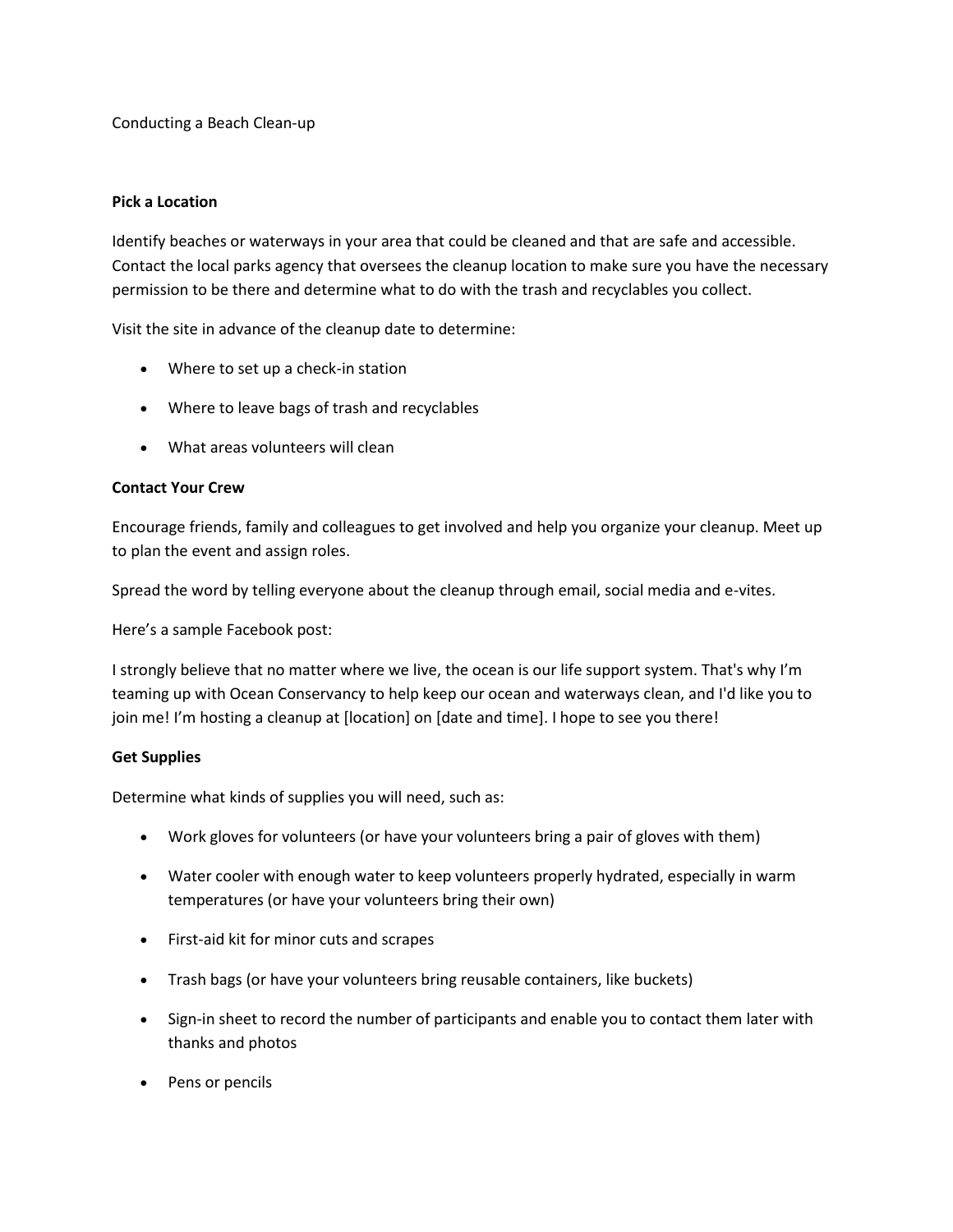- [Cleanup data forms](http://www.oceanconservancy.org/our-work/international-coastal-cleanup/data-form.pdf)
- Optional: If you have a fish or a luggage scale (a scale with a hook) at home, you can use it to weigh the trash you collect

# **Keep These Safety Tips in Mind**

Review what to do in case of a health emergency (heat exhaustion or heatstroke, broken bone, etc.) and find out whether any of your volunteers have medical training or know basic first aid.

When visiting the site, look for natural and man-made safety hazards, such as rocky areas, highly variable tides, poisonous plants, high-speed roads, power lines, etc. If necessary, inform your volunteers that they may need to dress accordingly, such as wearing long pants or closed-toed shoes.

Plan ahead for handling sharp items, including syringes or pieces of broken glass. We recommend disposing of these items in a container with a tight screw lid, such as an empty liquid laundry detergent bottle that you have clearly labeled.

Find out how to contact your [local Fish and Wildlife Service office](http://www.fws.gov/offices/statelinks.html) in case you encounter any dead, entangled or injured wildlife. You can report these finds on your data form, but be sure to leave any wildlife handling to the experts.

## **Set Up**

Arrive early to set up, post signs and label your trash drop-off site. At your check-in station, ensure you have writing utensils and sign-in sheets ready for your volunteers.

## **What to Tell Volunteers**

Emphasize the importance of data collection. This information is used to create a snapshot of the global ocean trash problem and influence long-term solutions. Ask volunteers to use tick marks to record debris items; words such as "lots" and "many" are not useful for data analysis.

To make data collection easier, suggest that volunteers work in small teams with each team focused on one data card.

Instruct volunteers on what to do if they encounter any hazardous items, such as sharp objects or dead, entangled or injured animals. Remind them of any local safety hazards, such as power lines or poison ivy.

Establish a point-person to stay at the check-in station in case of health emergencies or any late arrivals.

Tell volunteers what to do with the filled bags of trash, and set a meeting time for the end of the cleanup so that everyone returns at the same time.